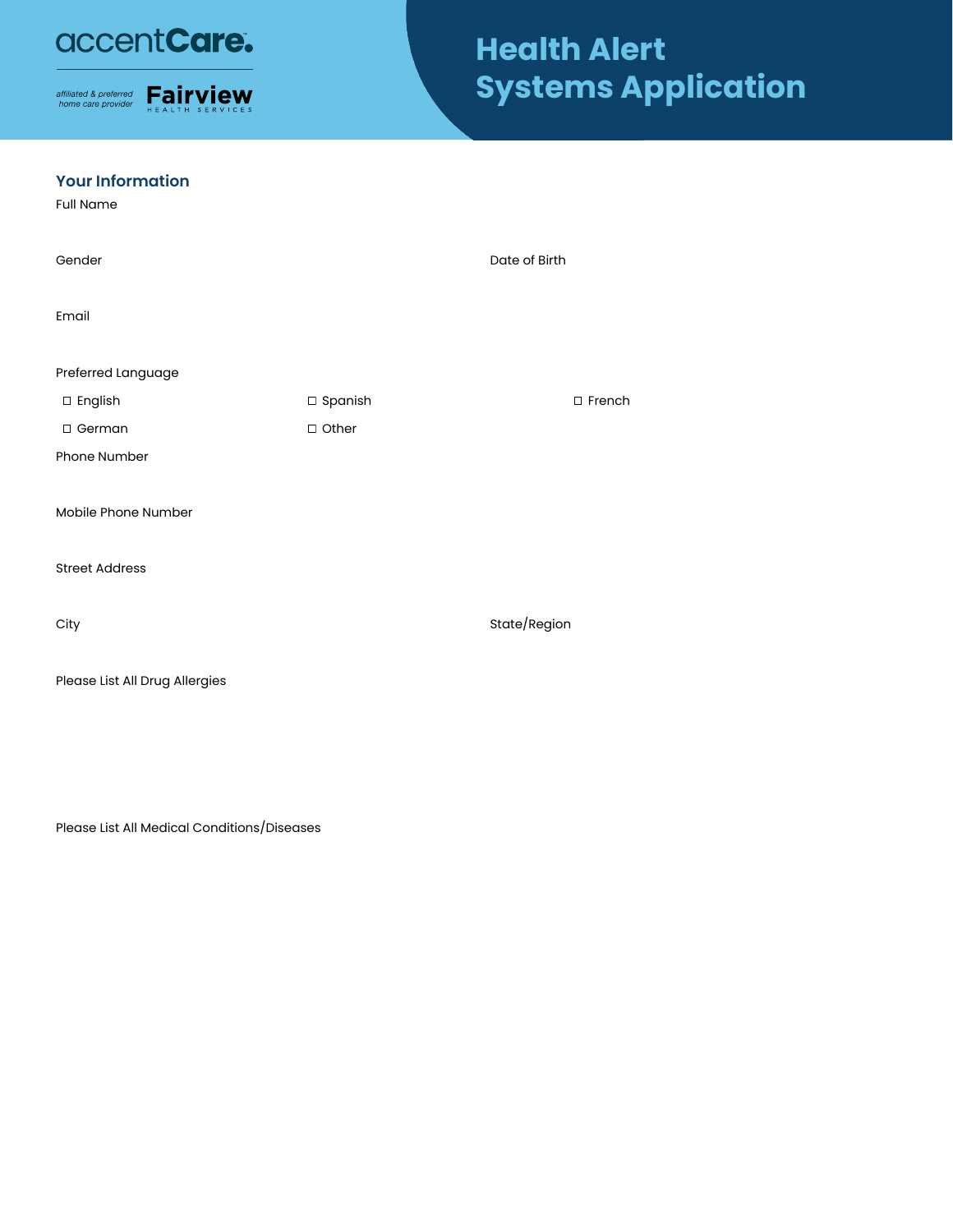affiliated & preferred **Fairview** 

## **Health Alert Systems Application**

#### **Responder Contact Information**

| Please list up to three responders in the order of preferred contact.               |                           |       |                                  |                                  |
|-------------------------------------------------------------------------------------|---------------------------|-------|----------------------------------|----------------------------------|
| 1st Responder Name                                                                  |                           |       | 1st Responder Preferred Language |                                  |
| 1st Responder Phone Number                                                          | Ist Responder Cell Number |       |                                  | Ist Responder Relationship       |
| If response is required, and they are not available, do you want to<br>be notified? |                           |       | Does responder have a key?       |                                  |
| O Yes<br>$\circ$ No                                                                 |                           | O Yes | O No                             |                                  |
| 2nd Responder Name                                                                  |                           |       |                                  | 2nd Responder Preferred Language |
| 2nd Responder Phone Number                                                          | 2nd Responder Cell Number |       |                                  | 2nd Responder Relationship       |
| If response is required, and they are not available, do you want to<br>be notified? |                           |       | Does responder have a key?       |                                  |
| O Yes<br>$\circ$ No                                                                 |                           | O Yes | O No                             |                                  |
| 3rd Responder Name                                                                  |                           |       |                                  | 3rd Responder Preferred Language |
| 3rd Responder Phone Number                                                          | 3rd Responder Cell Number |       |                                  | 3rd Responder Relationship       |
| If response is required, and they are not available, do you want to<br>be notified? |                           |       | Does responder have a key?       |                                  |
| O Yes<br>$\circ$ No                                                                 |                           | O Yes | $\circ$ No                       |                                  |

#### **Notification Information**

Would you like to provide an additional contact to be notified in the event of an incident? (i.e. out of town friend or family member, caregiver, etc.)

O Yes O No

*If YES, please fill in the information below.*

Name of Person to be Notified Notified Notified Person's Phone Notified Person's Relationship